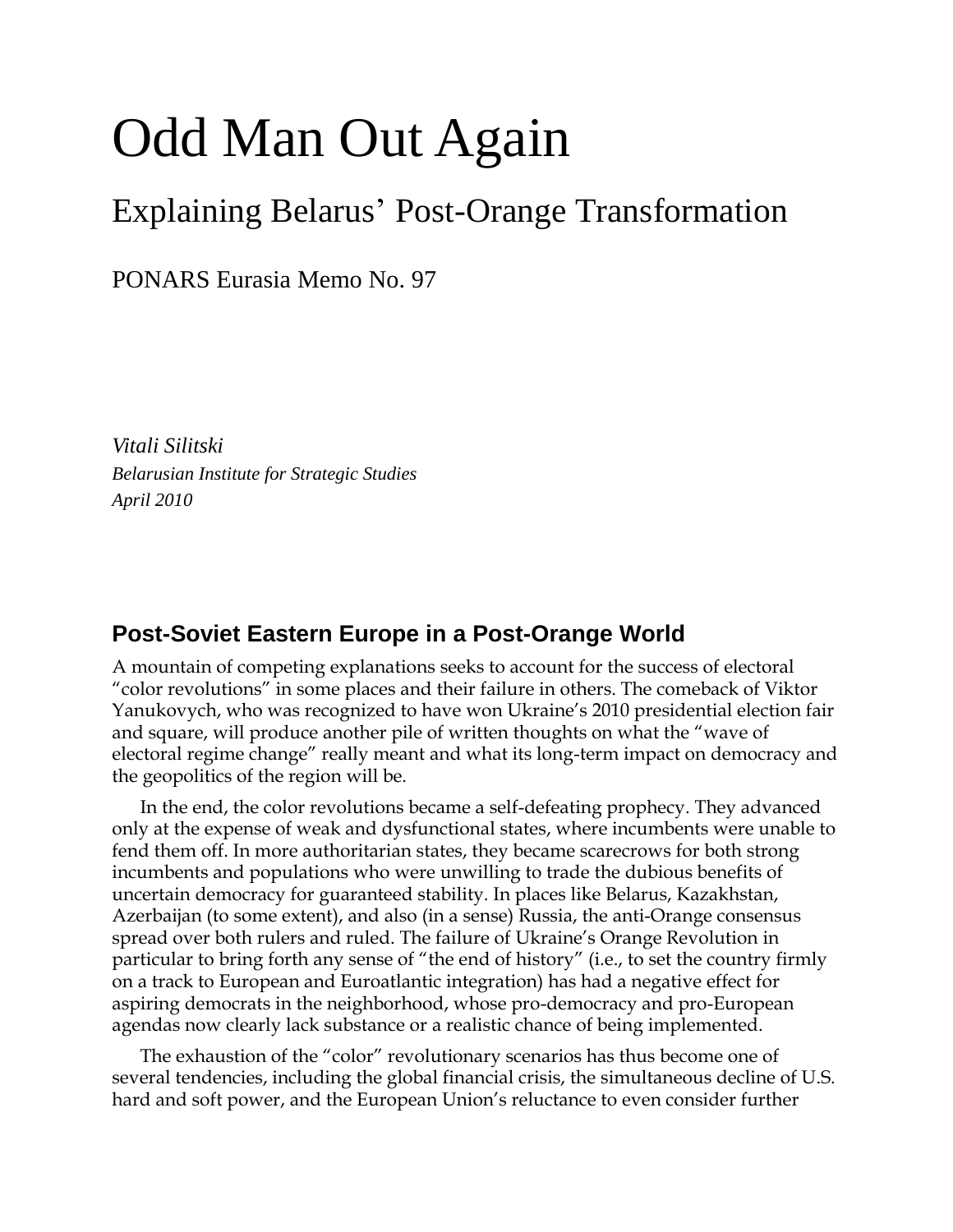enlargement, which undermine the stock of positive incentives the West is able to formulate for local societies and which can be translated into mobilizing messages for democratic opposition movements.

At the same time, shifting foreign policy priorities in the EU and the United States may point to a new strategy for influencing change in the region, based on a search for win-win solutions that accommodate, rather than alienate, incumbent elites. This new agenda will be driven more by strategic considerations (ensuring security and balancing Russian hegemony in the region) than "Wilsonian" ones; will focus more on development than democracy; and will prioritize long-term factors securing development of civil society and effective governance over regime change. It would be premature to call this policy a shift to *realpolitik* or a promotion of "change through engagement"; the simple matter is that old-fashioned democracy promotion does not appear to be a realistic policy alternative for now.

### **The Belarus Exception**

The feasibility of "win-win" strategies for influencing change in the region may be tested in the case of Belarus, a country that once defied the trend of regime change in the region and even became a leader in "preempting democracy." The March 2006 presidential election in Belarus was the pinnacle of President Aleksander Lukashenka's successful effort to preempt the possibility of a color revolution happening on his home turf. His resounding victory, although achieved with repression and manipulation, was accepted *de facto* by Belarusian society, which seemingly would have elected him even if the vote count were fair. The political opposition, while encouraged by the defiance and sacrifice of young activists, proved to be too weak to challenge the status quo. Any prospects for regime change in Belarus appeared to be put off indefinitely.

Belarus defied the general logic of developments in the region, however. Change began to arrive in 2007, once the counter-revolutionary clean-up was complete. There is much discussion in Belarus and elsewhere as to whether internal developments since 2007 can be characterized as "liberalization." Nonetheless, it is evident that for the first time since Lukashenka came to power, there has been a steady and consistent softening of the political climate, including a decline in political repression. The change going on so far is forced, piecemeal, controlled, and effectively reversible. Nonetheless, it is much more than any observers could have expected at the lowest point in 2006. While external factors (such as energy relations with Russia and the war in the Caucasus) have contributed heavily to "Lukashenka's transformation," some of the impetus for it comes from the accumulation of long-term deficiencies in the system, including declining competitiveness of the key industrial sector and mounting macroeconomic imbalances. Importantly, Lukashenka has shown himself to be flexible in adapting to new realities, which allows one to brush aside the long-standing argument that a system like his simply cannot change.

# **Why Lukashenka Is Changing (Some) Spots**

External and internal factors for Lukashenka's transformation include the following: *Energy Conflict with Russia.* Russia's decision in 2006 to raise energy prices and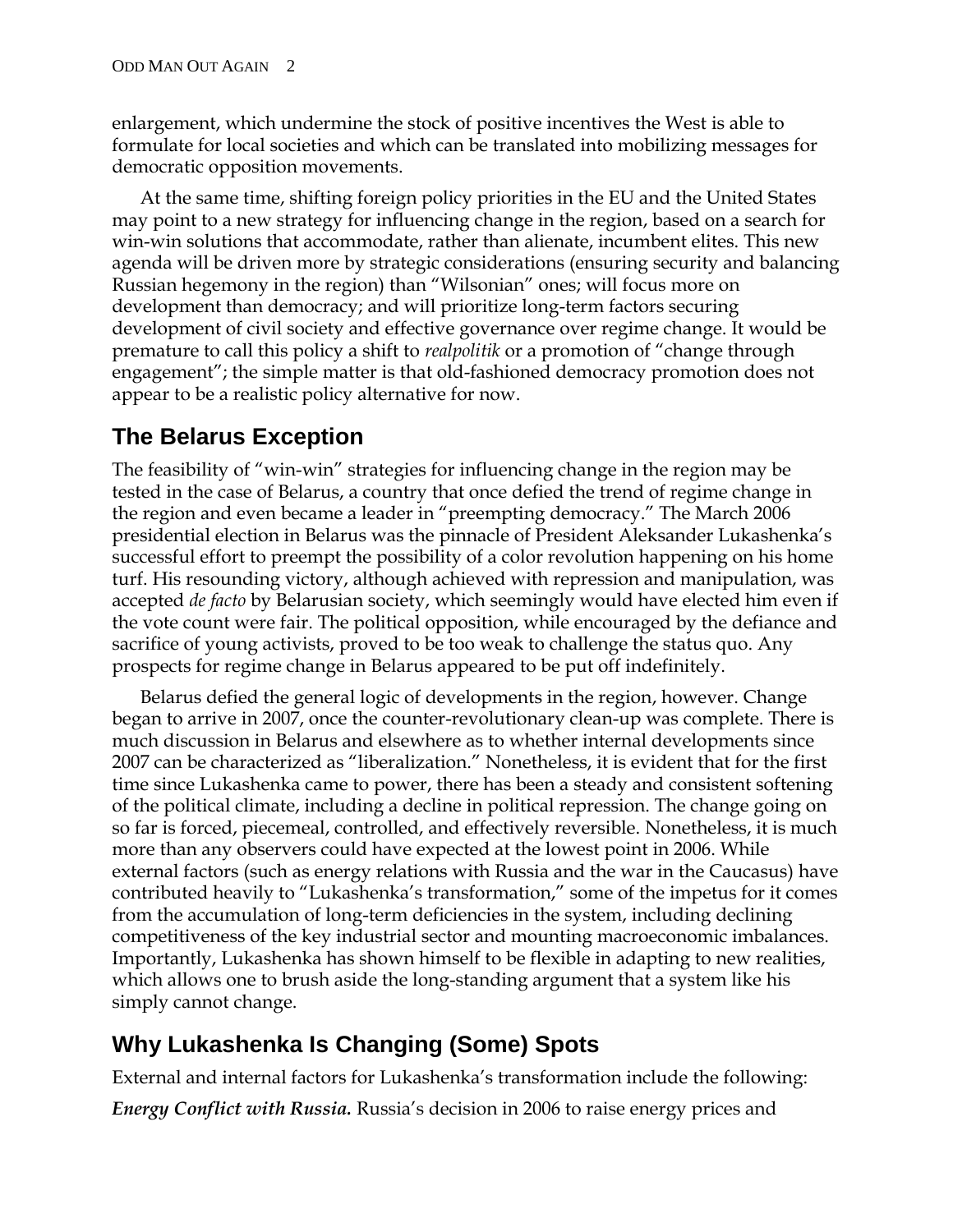develop market-based relations with Belarus rattled prospects for the long-term stability of Lukashenka's political and economic system. Cheap energy resources played a vital role in both securing an implicit "social contract" with the population and maintaining the loyalty of the ruling elite, who have benefited enormously from the rents associated with monopoly access to the import and export of oil and refined products. A decline in the amount available for these rents presented serious questions for Lukashenka: what else could he offer to the elites and how else can he maintain the loyalty of the electorate? Contrary to Moscow's expectations that Lukashenka's instinct for power would not let him accept devastating increases in energy prices and would force him to submit to Moscow's demands (that is, to sell critical energy and transit infrastructure to Russian companies) in exchange for continued subsidies, Lukashenka opted for a new geopolitical game involving a search for new allies, investors, and creditors.

*The Financial Crisis.* Things were not made much better by the unfolding economic and financial crisis, which held particular significance for Belarus. In addition to reducing rents from oil refining, as Belarus' export market dramatically contracted, the crisis underscored a long-term tendency of declining competitiveness in Belarus' manufacturing sector, almost solely oriented toward the Russian market. As the crisis first struck demand for investment goods, Belarusian industry suffered badly. The government sought to support the real sector through stimulation of internal investment demand (i.e., providing cheap loans to industry and construction), but this only boosted demand for imports and by the end of 2008 made the current account unbearable, necessitating a 20 percent devaluation of the national currency. Lukashenka had to search for different options to keep the economy afloat. These included securing access to Western loans, cooperating with international financial organizations, attracting investment to fix the current account, and authorizing some privatizations to secure revenue for the maintenance of "old" industries.

*Geopolitics in the Region.* Lukashenka's failure to support Russia in its war with Georgia in August 2008 sparked a major crisis of confidence in Belarusian-Russian relations. As Moscow realized that it could no longer take the loyalty of its primary client for granted, Lukashenka had to face angry Kremlin leaders, who surely made it clear that his political and personal fate could be endangered if he continued to exhibit such misbehavior.

*Self-Destruction of the Opposition.* As external pressure began to force change upon Lukashenka, he found it acceptable to allow some change precisely because he had nicely completed his "homework" in the previous period. That is, the Belarusian opposition had been successfully suppressed, marginalized, and demoralized, with no realistic chance to oust the regime from power. A feeling of hopelessness permeated civil society, which found itself in a deep crisis since 2006. Most Belarusian "oppositionminded" nongovernmental organizations were created and financed as prospective actors in what now seemed hopeless and unrealistic regime change scenarios. This lack of hope in political change caused a steady defection of activists, either back to contractual relations with the state or, among its youngest and most active elements, out of the country. Facing the self-destruction of the opposition, Lukashenka allowed himself to reverse some of his preemptive tactics. He tolerated unauthorized social and,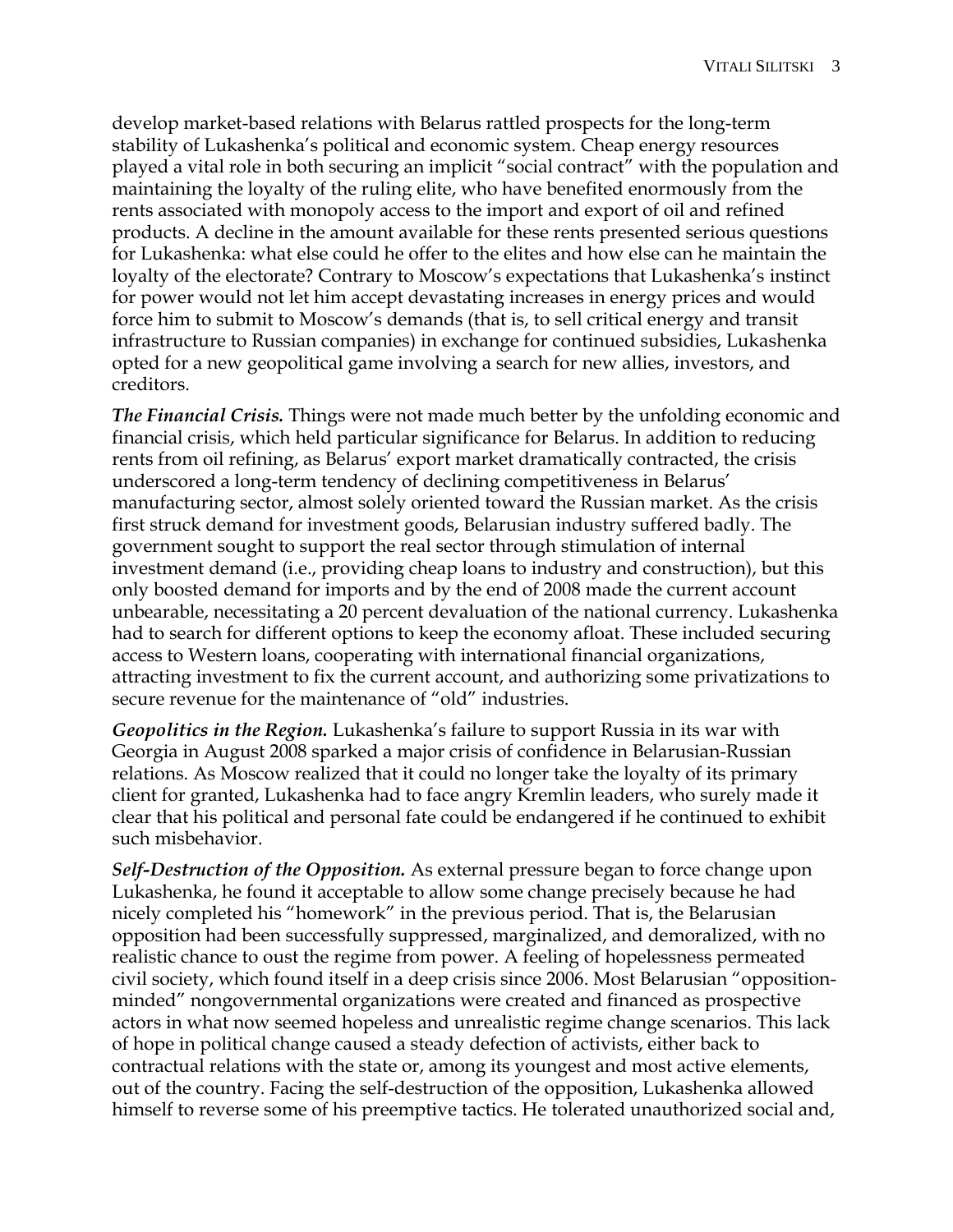to some extent, political activism a bit more. Much of this relaxation simply allowed groups and networks too weak to challenge the government to assemble without fear of immediate crackdown.

#### **Liberalization: Facts and Counterfacts**

Lukashenka's transformation has been closely regulated and monitored. While the regime does make concessions in some areas where liberalization is deemed least threatening to the stability of the system, it closely guards its foundations and effectively blocks any reforms that might shake them. It consistently presents all liberalizing measures as one-off concessions and insists that no one should expect these to pave the way for an overall liberalization. At the same time, there is a tendency to compensate liberalization with repression of a different sort, including introducing new methods of harassment against opposition activists that do not automatically qualify as "political repression."

*Release of Political Prisoners and Election Performance.* The release of most political prisoners by August 2008 led to a dialogue with the EU on thawing relations. Nonetheless, the government continued to practice policies effectively punishing the opposition. For instance, political prisoners quickly reappeared through the forced conscription of leaders of youth opposition movements, who were drafted to the army after illegal expulsions from the university and, in some cases, dubious medical checkups.

In the sphere of electoral politics, Lukashenka's government backtracked on its promise to the EU to carry out September 2008 parliamentary elections in a free and transparent fashion. Instead, it resorted to tried and true tactics of electoral abuse and falsification, ensuring that government representatives won all 110 seats of the lower house in the first round. The regime tried to offer a "consolation prize" to opponents by establishing various public advisory councils in which pro-government and oppositionminded figures would debate government policies and advise authorities. The most prominent of these bodies, the Public Advisory Council of the Presidential Administration, was formed in February 2009 and has, out of its 30 members, ten representatives from the independent civic sector, including some veteran leaders of the opposition. The advisory board of the Ministry of Information also includes opposition journalists. In December 2009, the Belarusian parliament passed amendments to the electoral law, which introduced some improvements like enlarging opportunities for political parties to campaign, but it stopped short of making changes that would allow for a transparent vote count.

At the same time, independent monitors have noticed a remarkable decrease in incidents of persecution, arrests, and convictions of opposition activists participating in street rallies (the sizes of which have increasingly dwindled). No prosecutions were made on the basis of infamous article 193-1 of the Criminal Code, which establishes punishment for up to three years in jail for running an unregistered NGO. Overall, the rules for registering NGOs relaxed a bit, and some groups managed to obtain registration, although these were mostly one-off political decisions, as in the case of the "For Freedom" movement of Alexander Milinkevich.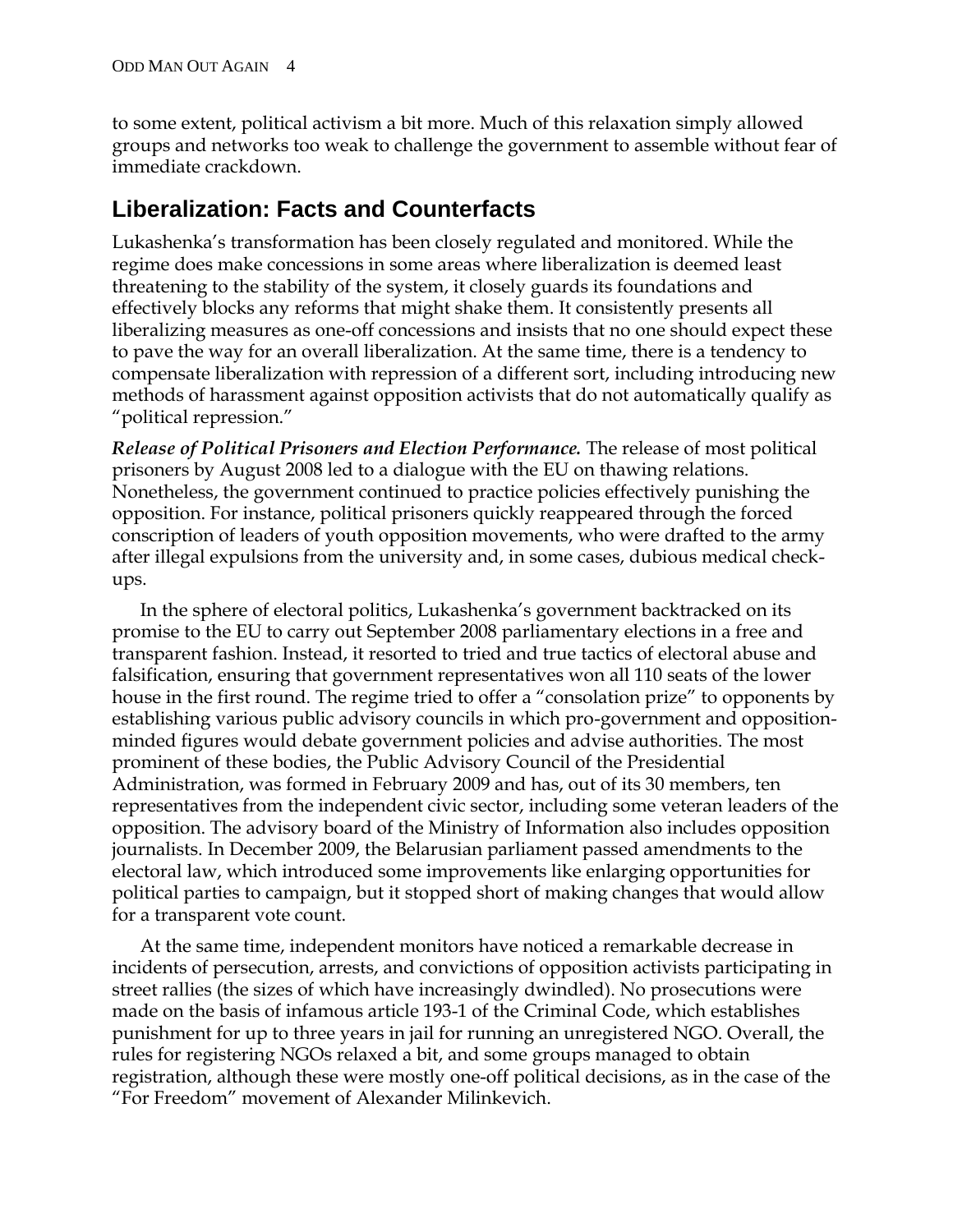*Concessions to Media.* The Belarusian authorities have also somewhat eased their grip on the independent press. Several newspapers were allowed to return to state-run distribution and subscription networks. However, most independent newspapers continue to be mistreated through discriminatory practices and harassment. In particular, the government tightened the conditions for foreign broadcast electronic media, set up by Western donors to break the government monopoly in television and radio. In January 2010, Lukashenka signed a decree imposing new internet regulations that will make it illegal to run web resources dedicated to Belarusian current affairs outside the country.

*Economic Liberalization.* This is the area where Lukashenka's transformation has advanced the most. The first large-scale privatization deals in years were concluded in 2007. Belarusian authorities subsequently authorized a modest economic program that included tax reform, deregulation of certain sectors of the economy, cessation of social privileges, liberalization of prices, revamping of licensing rules, and an active wooing of foreign direct investment. The government made impressive progress in liberalizing the business climate in the country, causing Belarus to jump more than 50 places in the World Bank's Doing Business survey in just two years (from 119 to 57). Regardless of the crisis, however, Lukashenka's government has continued its policy of maintaining full employment through generous subsidies of the public sector. Counterintuitively, the financial crisis, while creating an impetus for reforms in some areas, nearly killed it in others. On the other hand, international financial organizations took a somewhat lax approach to issuing foreign loans (partly, perhaps, for political reasons), which helped Lukashenka avoid major current account problems via borrowing.

# **Conditionality and Geopolitical Competition: EU, Russia, the United States, and Lukashenka's "Liberalization"**

While much of Lukashenka's transformation has been triggered by external factors, the EU, a major actor that can potentially leverage change in Belarus, was barely prepared for the twists in Lukashenka's policy. As late as November 2006, the European Commission came up with a comprehensive list of 12 political demands for Lukashenka to fulfill in order for Belarusian-EU relations to unfreeze. Good behavior was to be rewarded by vague and obscure promises of extending cooperation, strengthening ties, and promoting dialogue for mutual advantage. The sides could not reach an agreement to reverse the exclusion of Belarus from the Generalized System of Preferences in June 2007, done to punish Lukashenka for a poor human rights record. Furthermore, the EU could not find common ground on priorities in dialogue with Lukashenka; the latter masterfully manipulated EU diplomats to break consensus on demands such as the full release of all political prisoners.

The EU revised its list of political demands in November 2008, downsizing it to just five: a moratorium on new political prisoners, press liberalization, better electoral conduct, improving the environment for NGOs and political parties, and abolishing the death penalty. A carrot, however, was still largely lacking, even though the EU could play with the invitation of Belarus to the new Eastern Partnership program, as well as with the voting rights of its member states in the International Monetary Fund (IMF)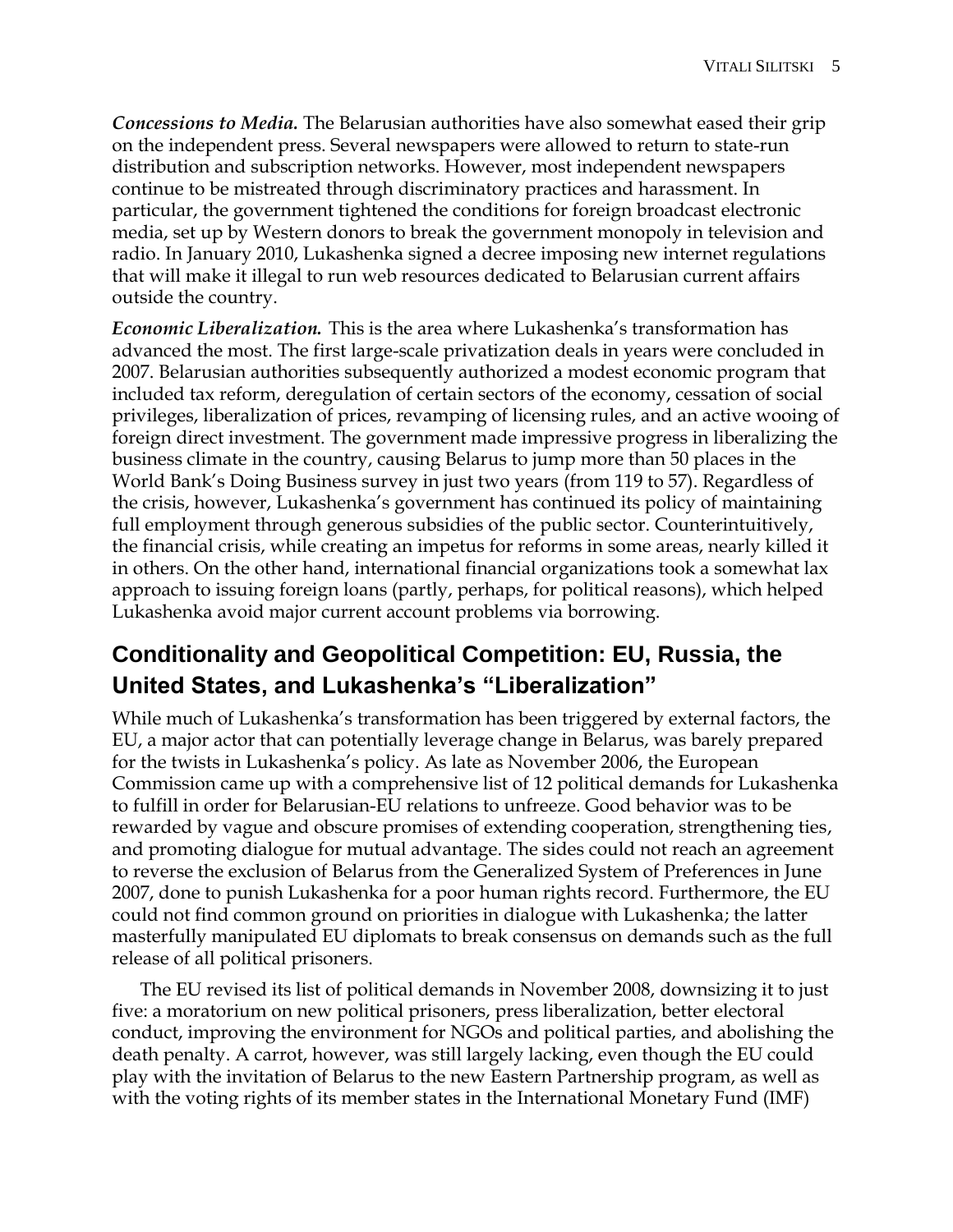when it came to offering loans to Belarus.

Lukashenka's government chose the path of making just enough concessions that the EU would not get completely frustrated and abandon talks. It took advantage of the vague formulations of the EU's demands by demonstrating some progress in each of the areas, while overall keeping the repressive apparatus intact.

The Eastern Partnership (EaP), when announced in 2008, seemed to have the soft power potential to make the European Union a more effective player in Belarus. The country was included as a full participant of the program, even without having a ratified Partnership and Cooperation Agreement with the EU or taken part in the European Neighborhood Policy. Even though the EaP still lacks sufficient rewards for leaders like Lukashenka to comply with EU conditionality, the program has helped to break down some barriers in communication between the EU and Belarus, and between Belarus' own government and civic sector. Through the civil society forum, it has also given NGOs status and a sense of security they generally lack at home. Nonetheless, the maximum possible impact of the EU initiative is the encouragement of a slow, incremental, and largely reversible change that does not tackle the foundations of the system.

Meanwhile, Russia fully embraced geopolitical competition with the EU in Belarus by pursuing a targeted approach that stipulates very concrete sticks and carrots for Lukashenka. Thus, in November 2009, the Belarusian leader was forced to sign a not very beneficial deal to establish a customs union with Russia and Kazakhstan, simply to maintain access to Russian markets, and to accept increased export duties on Russian oil in January 2010, securing exceptions only for oil shipped to satisfy internal consumption. Russia continues to string along Belarus with cheap loans and with the promise of financing construction of a new nuclear power plant. At the same time, the Belarusian government is looking for different options to cope with mounting balance of payments problems, including borrowing from China and attracting Chinese investment. Against this background, the EU's softer "no stick, no carrot" approach is exhausting its capacity to influence change in Belarus.

As for the United States, its policy toward Belarus remains an enigma. The "sanctions offensive" undertaken by the administration of George W. Bush in 2007-2008 was easily rebuffed by Lukashenka, who used the restrictions on Belarus' major energy exporter, Belnaftekhim, as a pretext to minimize the presence and activity of the U.S. embassy in Belarus. The Barack Obama administration is not interested in new sanctions but has yet to come forward with a new policy. The United States' abstention from blocking IMF loans to Belarus in June 2009 signaled that it might be willing to follow EU policy, albeit with a more critical twist. A shift in U.S. democracy assistance on the ground (prioritization for non-politicized civil society projects as opposed to direct support for the opposition) is another hint that the United States, too, may be ready for "critical dialogue" with Belarus.

#### **Conclusions**

So far, Lukashenka's transformation has consisted of largely cosmetic steps, which many observers doubt may be called liberalization at all. Nonetheless, the openings